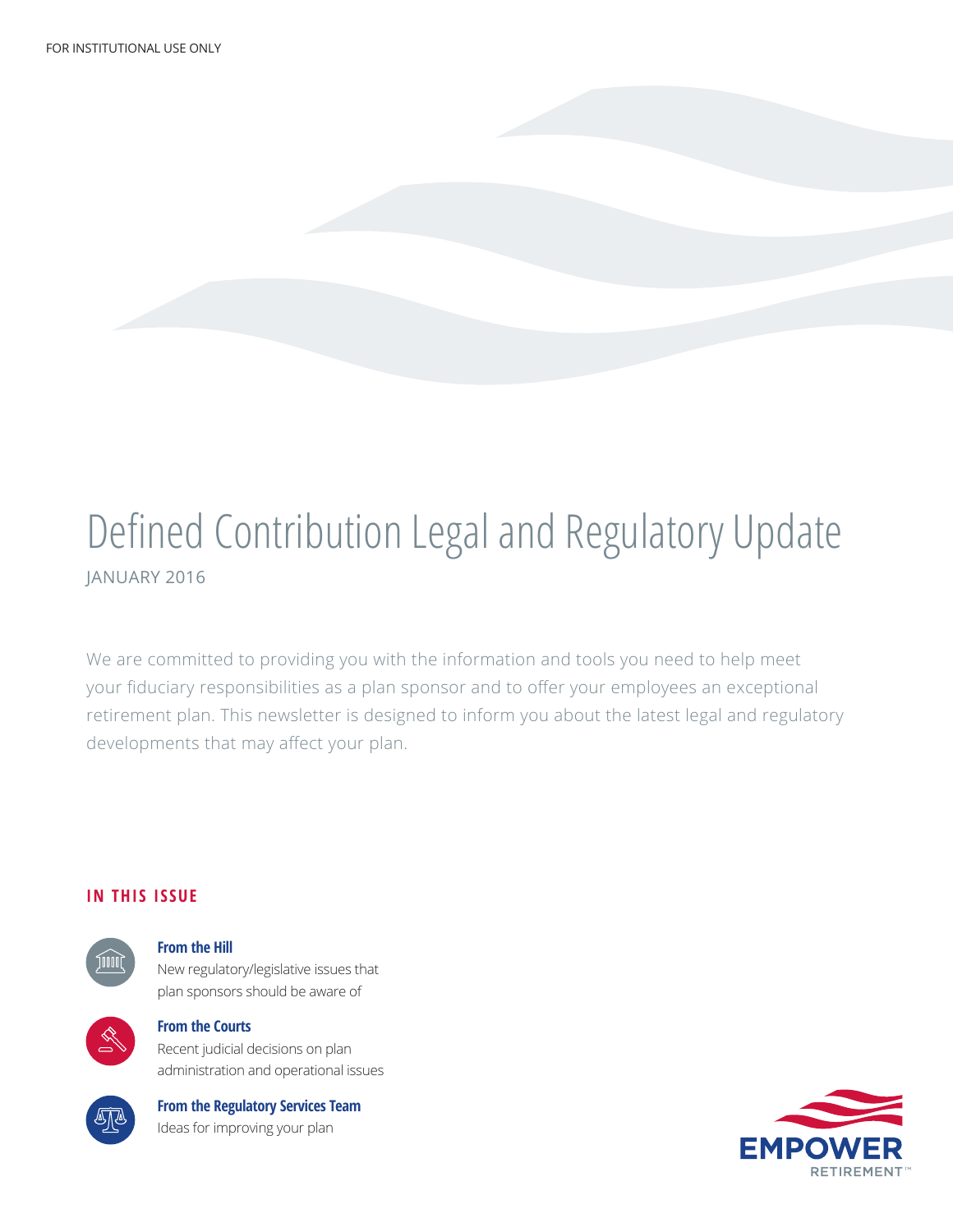### **From the Hill**

#### **The Department of Labor Fiduciary Proposal – Latest Congressional Developments**

To say that the Department of Labor's (DOL's) proposed rule on fiduciary advice (or as the DOL prefers to call it, the "conflict of interest rule") dominated the industry's attention in 2015 would be an understatement. Members of the retirement industry also made certain that Congress was aware of the proposal as well.

Throughout last year's rule-making process, members of Congress on both sides of the aisle expressed interest and concern with the scope and breadth of the proposed regulation and its potentially chilling effect on the availability of investment education and guidance, particularly for investors with low balances. During the year-end appropriations process, attempts were made to attach riders to the omnibus spending bill that would have delayed or defunded DOL efforts to move forward with the rule-making process. Ultimately, these efforts were unsuccessful, and a final rule was sent to the Office of Management and Budget (OMB) on January 28, 2016. While OMB has 90 days to review the rule, it is anticipated that the final rule will be published by the end of March or early April.

After the close of the appropriations process, two bipartisan bills were introduced in the House. The Strengthening Access to Valuable Education and Retirement Support (SAVERS) Act, introduced by House Ways and Means Oversight Subcommittee Chairman Peter Roskam (R-IL), would address matters related to the Internal Revenue Code. The Affordable Retirement Advice Protection (ARAP) Act, sponsored by House Education and the Workforce Health, Employment, Labor and Pensions Subcommittee Chairman Phil Roe (R-TN), would address the issue with regard to ERISA. Both measures were introduced with the support of Ways and Means Select Revenues Subcommittee ranking member Richard Neal (D-MA) and Ways and Means Committee member John Larson (D-CT).

At the center of both bills is a requirement that Congress must vote to approve the final rule before it may become effective. Should Congress fail to approve the rule, the bills set forth a set of fiduciary standards that would replace the DOL guidance, including:

- Requiring that advice must be in the recipient's best interest.
- Penalties if the advice does not meet the best-interest standard.
- Requiring disclosure of any financial interest of the advisor and any conflicts of interest.
- Restoring the requirement that there be a mutual understanding between the advisor and the recipient that advice is being provided.
- Creation of a seller's exception that would cover participants and beneficiaries if there is full disclosure that information is provided in a sales and marketing capacity (the current DOL exception covers only large plans in its seller's exception).

On the Senate side, similar legislation has been introduced by Senators Johnny Isakson (R-GA) and Mark Kirk (R-IL). To date, the Senate bills have not attracted democratic co-sponsors.

#### **Practical Considerations**

The bills are scheduled for committee markup in February, and it is likely that both the House Ways and Means and the Education and Workforce committees will hold additional hearings on the DOL rule. Given that the final rule has gone to OMB, it is unlikely that we will see passage of these bills. Even if they make it through both the House and Senate, there seems little likelihood that the president would sign off on the measures given their very vocal support of the DOL's efforts. There is hope that the introduced legislation may have influenced the DOL as it drafted the final rule, and, indeed, agency representatives have assured lawmakers that they are sensitive to the concerns that have been raised and that the final rule will address those concerns. If the final rule is viewed as ignoring those concerns, we may expect additional congressional activity. In all events, Empower Retirement will keep you notified of any new developments.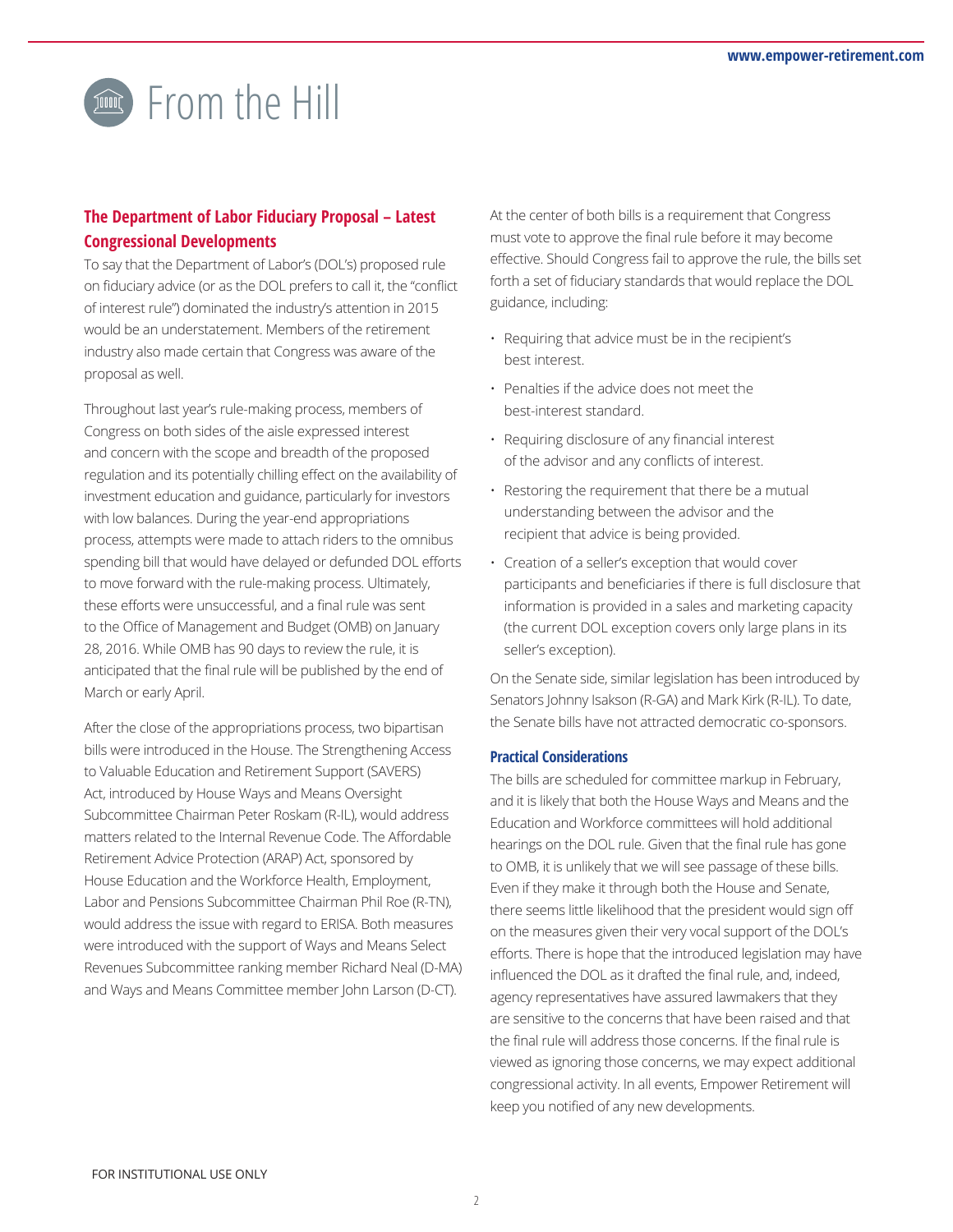## **From the Hill**

#### **DOL Guidance on State-run Retirement Programs**

In November 2015 the Department of Labor (DOL) published two pieces of guidance<sup>i</sup> intended to facilitate the creation of retirement programs for nongovernmental employees by individual states. The guidance addresses both IRA-based salary deferral programs and employer-plan-based programs. For a more complete description of this guidance, please see the December **[Instant Insights](https://dcprovider.com/PDF/Empower_Email/1512.pdf)**. While there is no debate about the fact that helping more people save for retirement is a good idea, there is a fair amount of controversy about the approach the DOL took.

**Potential Disruption to Existing Plans:** The IRA proposal would allow states to mandate payroll-deduction IRAs for employees who have not satisfied the eligibility conditions to enter a plan that their employer sponsors (e.g., part-time employees). This would require an employer to establish two or more payroll-deduction programs and could be a deterrent to offering a plan. Since plans have many advantages over IRAs in promoting retirement savings (including higher contribution limits, fiduciary oversight, and the opportunity for employers to contribute), this raises some policy concerns.

**Complex Patchwork of Laws:** Each state would be able to design its own program, and it would be possible for a single employer to have to participate in more than one state program. This would be a very complex undertaking for small employers and conflicts with the uniform federal system of retirement programs created by ERISA.

**Major Policy Change With Insufficient Input:** The DOL's guidance has major policy implications, including relinquishing, at least to some degree, the uniform system of laws created by ERISA and giving states a preference over private industry in the ability to offer retirement plan solutions to small employers. A key concern is that the guidance allows states to offer "Open MEPs," an arrangement whereby multiple employers can join together in a single arrangement with a single Form 5500 filing that reduces the cost, administrative time and effort, and fiduciary risk associated with offering a plan. President Barack Obama has publicly supported the idea of allowing Open MEPs to be offered by both states and private industry and there is bipartisan support for that concept in Congress, but the DOL

proposal creates different rules for states and private industry. Of particular concern is the fact that the Open MEP guidance is in the form of an Interpretive Bulletin that becomes effective immediately and does not require consideration of public comment.

**State Activity:** Many states were already working on retirement solutions before the DOL's guidance was issued. Several states have introduced, and in some cases passed, legislation requiring a study on the need for and feasibility of creating a state-run retirement arrangement for private-sector employees. States opting to start with such a study bill generally cite the need to determine whether adding another retirement solution to the several options already available in the marketplace would be beneficial, and they generally also cite the need to understand the interaction of such state-run arrangements with federal laws. Although state activity is ongoing and very fluid, here is a summary of the recent status of these state initiatives.

States that have enacted legislation establishing a program include: California, Illinois, Massachusetts, New Jersey, Oregon and Washington. These bills differ in several respects. For example, the Massachusetts plan, enacted several years ago, is narrowly limited to nonprofit organizations with less than 20 employees and has not yet become operational. The Illinois program signed into law in early January 2015 will, on the other hand, automatically enroll most state residents in a state-sponsored, employer-based retirement account if their employer does not already offer a retirement plan option.

States that have legislative activity continuing in 2016 include: Indiana, Maine, New York and Rhode Island.

States that have appointed task forces or commissions to study the feasibility of a state-run retirement plan include: Connecticut, Maryland, Minnesota, Vermont and Virginia.

States that introduced legislation or studied the feasibility of a state-run retirement plan in prior years but have not advanced legislation include: Colorado, Louisiana, Kentucky, Nebraska, Ohio, New Hampshire, North Carolina, North Dakota, Utah, West Virginia and Wisconsin.

i Prop. Reg. §2510.3-2; Interpretive Bulletin 2015-02

#### FOR INSTITUTIONAL USE ONLY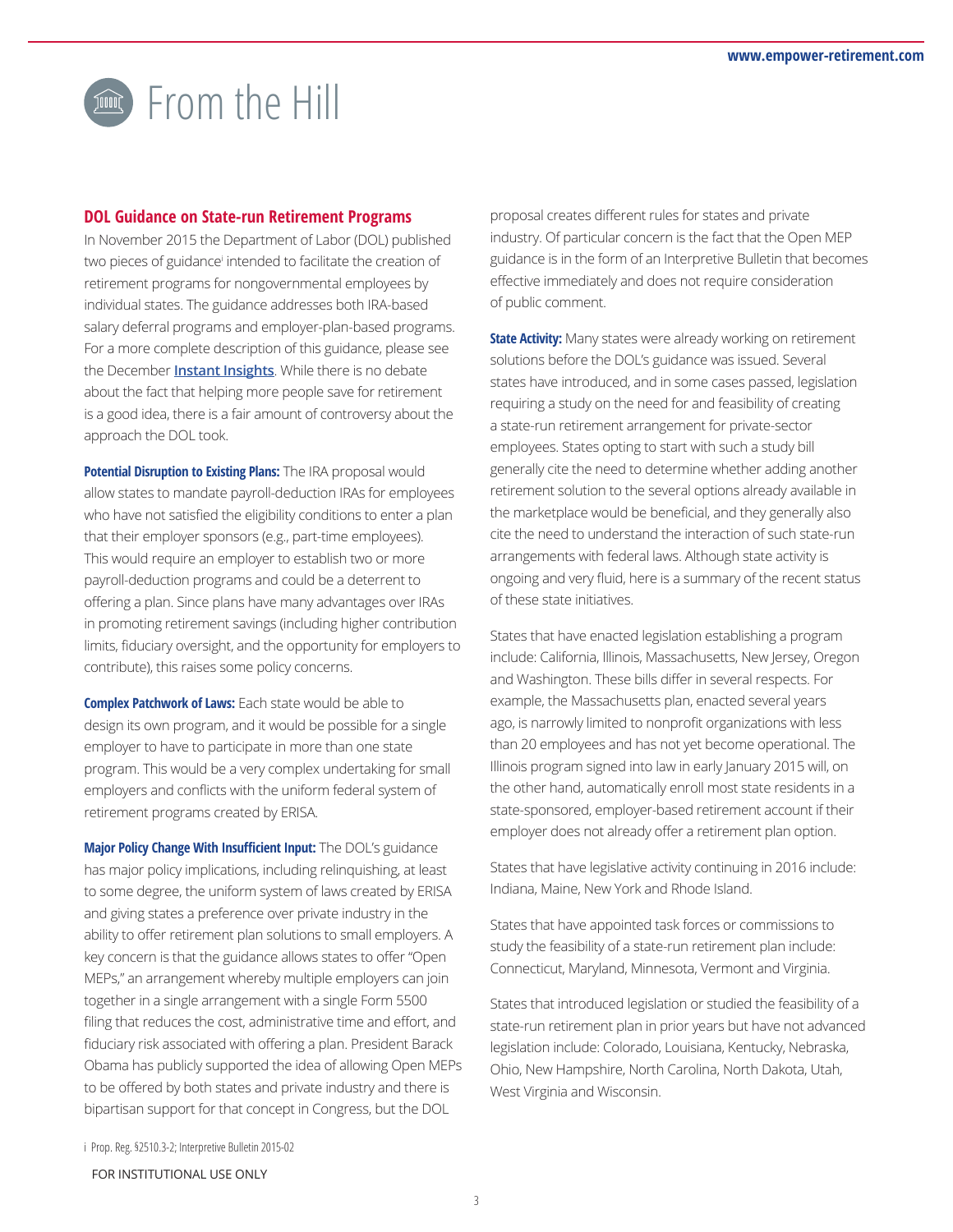## **From the Hill**

States that have not enacted legislation addressing the issue of a state-run retirement plan include: Alabama, Alaska, Arizona, Arkansas, Delaware, District of Columbia, Florida, Georgia, Hawaii, Idaho, Iowa, Kansas, Michigan, Mississippi, Missouri, Montana, Nevada, New Mexico, Oklahoma, Pennsylvania, South Carolina, South Dakota, Tennessee, Texas and Wyoming.

#### **Practical Considerations**

Most of the state programs being developed target small employers, so people who offer or serve plans in that market are likely to be most affected. The IRA proposal, which poses the most complications for employers, has not been finalized or made effective, so there is some possibility a federal solution will be created before that happens. If states do begin to implement these programs, employers will need to pay close attention to what state laws they are subject to and how to comply.

#### **Department of Labor Updates Regulatory Agenda**

The Department of Labor (DOL) generally updates its regulatory agenda semiannually and recently published its updated plans for regulatory projects. The actual dates included in the agenda are often not adhered to, but the change in status from one agenda to the next is very informative. Following is a list of key projects impacting defined contribution plans.

**Definition of Fiduciary:** The next step is publication of a final rule. No date is specified in the agenda, but the time period for analyzing comments on the proposed rule was listed as ending in December 2015. The expectation is that a final rule will be published by the end of March or early April of 2016.

**Form 5500 Revisions:** The DOL is coordinating with the IRS and PBGC to make revisions that would facilitate various compliance initiatives. The projected date for a proposed rule was moved out from September 2015 to February 2016.

**Lifetime Income Illustrations on Benefit Statements:** The date for publication of a proposed rule was pushed back from July 2015 to November 2016. While that pushes the project very close to the date when a new president and administration will be installed, including potentially a new secretary of labor, the DOL has stated publicly that it remains committed to completing this project.

Also notable in the agenda was the number of projects moved to the "long-term action" list. Given the amount of time the DOL will need to spend on the fiduciary rule, it is likely that none of these projects will be completed before a new president is installed. These projects include:

- Target date fund disclosures.
- Guide for 408(b)(2)/service provider fee and service disclosures.
- Revisions to the safe harbor for selection of annuity products.
- Fiduciary standards of care when offering brokerage windows.

#### **Practical Considerations**

In 2016 the main focus will be on the final rule redefining "investment advice for a fee" fiduciaries. The rule is likely to have an impact on the design of products and services, compensation practices, support and communications with both plan sponsors and plan participants and the IRA market.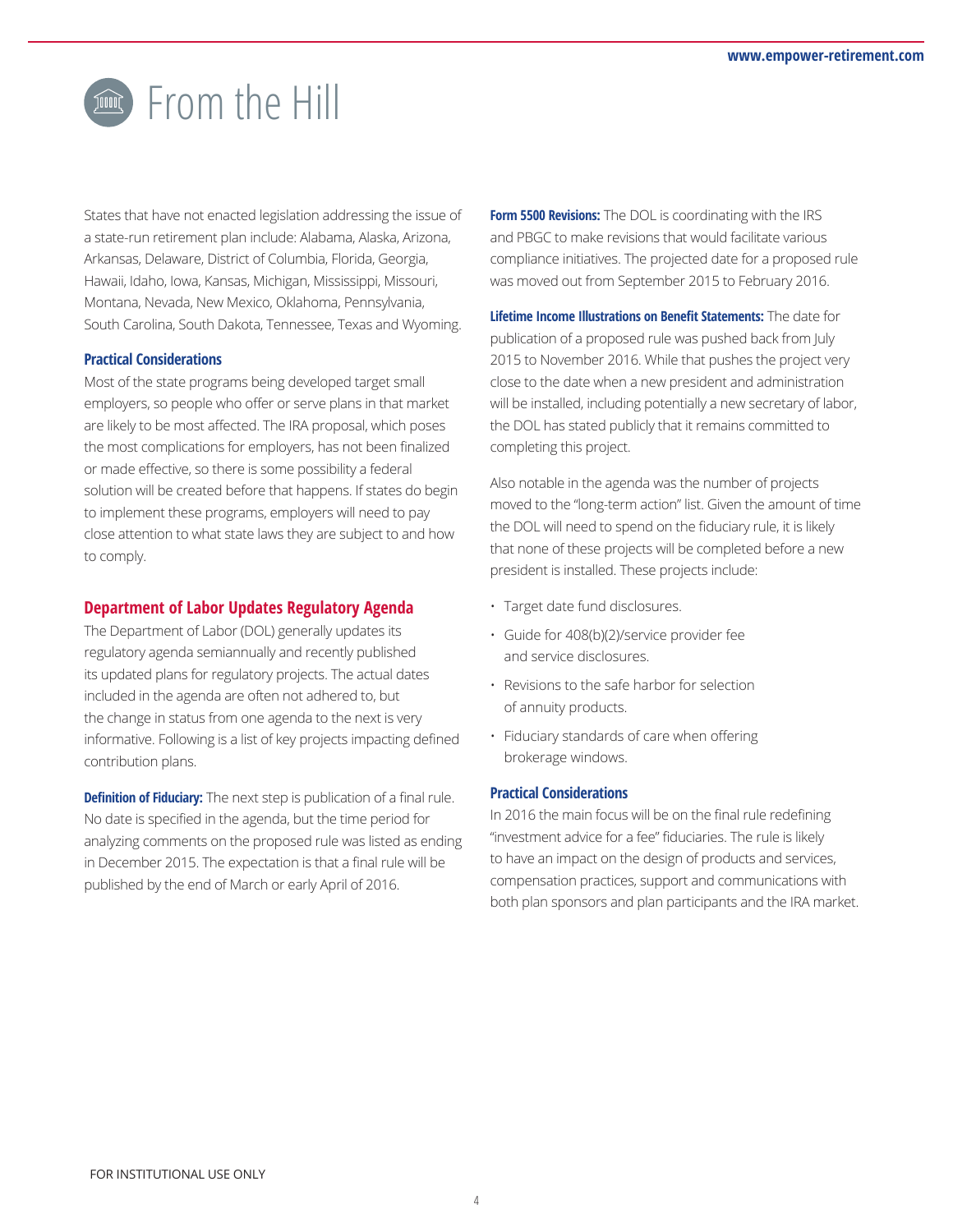

#### **Retroactive Application of Supreme Court Decision on Defense of Marriage Act**

A U.S. District Court recently held that plan sponsors may need to retroactively apply the Supreme Court's 2013 decision to overturn the federal Defense of Marriage Act's definition of spouse as a person of the opposite sex.

In June 2013, the Supreme Court ruled that the definitions of spouse and marriage under the Defense of Marriage Act (DOMA) were unconstitutional. Following the decision, valid same-sex marriages were recognized for federal law purposes, including ERISA. The open question at the time of the decision was whether or not plan sponsors were required to recognize same-sex marriages retroactively or just with respect to benefit determinations made after the decision. The IRS subsequently addressed this issue and noted that a plan will not be treated as failing to meet the plan qualification requirements merely because it did not recognize a same-sex marriage prior to such date.

In this case, the plan participant and her spouse were a legally married same-sex couple residing in the state of California. The participant was a 26-year employee of a company that sponsored a traditional defined benefit plan who died six days before the Supreme Court's DOMA decision. Following the participant's death, her same-sex spouse submitted a claim for spousal benefits under the company's defined benefit plan. The company, as plan sponsor, rejected the claim, stating that at the time the participant died the definition of spouse under the plan utilized the federal definition, which did not recognize same-sex marriages. The same-sex spouse subsequently sued the plan sponsor.

In review of the plan sponsor's motion to dismiss the suit, the District Court agreed with the plan sponsor that the plan document did not provide for same-sex spousal benefits at the time of the participant's death but allowed the suit to continue based on the spouse's claim that the plan sponsor breached its ERISA fiduciary duty to her as surviving spouse. The court stated that a plan fiduciary is required to follow the plan documents only to the extent the documents are consistent

with ERISA. Since ERISA requires defined benefit plans to provide spousal benefits upon the death of the participant, the court found that the spouse had adequately alleged that the plan sponsor may have violated ERISA by failing to provide her with the spousal benefits required under ERISA. Accordingly, the court denied the plan sponsor's motion to dismiss and allowed the case to move forward.

#### **Practical Considerations**

As same-sex marriages are now recognized under both federal and state law, few questions remain as to the ongoing administration of spousal rights and benefits under ERISAcovered retirement plans. In certain cases, as in the case above, questions as to same-sex spousal benefits that accrued prior to the DOMA decision or as to the validity of a same-sex marriage under prior law may arise. Plan sponsors should be cautious; simply following the terms of the plan that were in place and valid at the time may not be sufficient under ERISA. Plan sponsors should review any questions regarding samesex spousal benefits with their legal advisors before making plan decisions.

#### **Federal Court Holds That Plan Sponsor and Board of Directors Are Not Plan Fiduciaries**

A U.S. District Court recently held that a company and the company's board of directors were not ERISA fiduciaries simply as a result of being the plan sponsor of the company's retirement plans. The court also held that neither the company nor the board of directors were liable for a breach of ERISA by their employees.

In this case, plan participants sued the company and the company's board of directors under ERISA for losses related to company stock offered as an investment option under several plans sponsored by the company. The participants claimed that the company as plan sponsor and the members of the board were ERISA fiduciaries with control over plan assets and should have frozen or liquidated the company stock in the plans.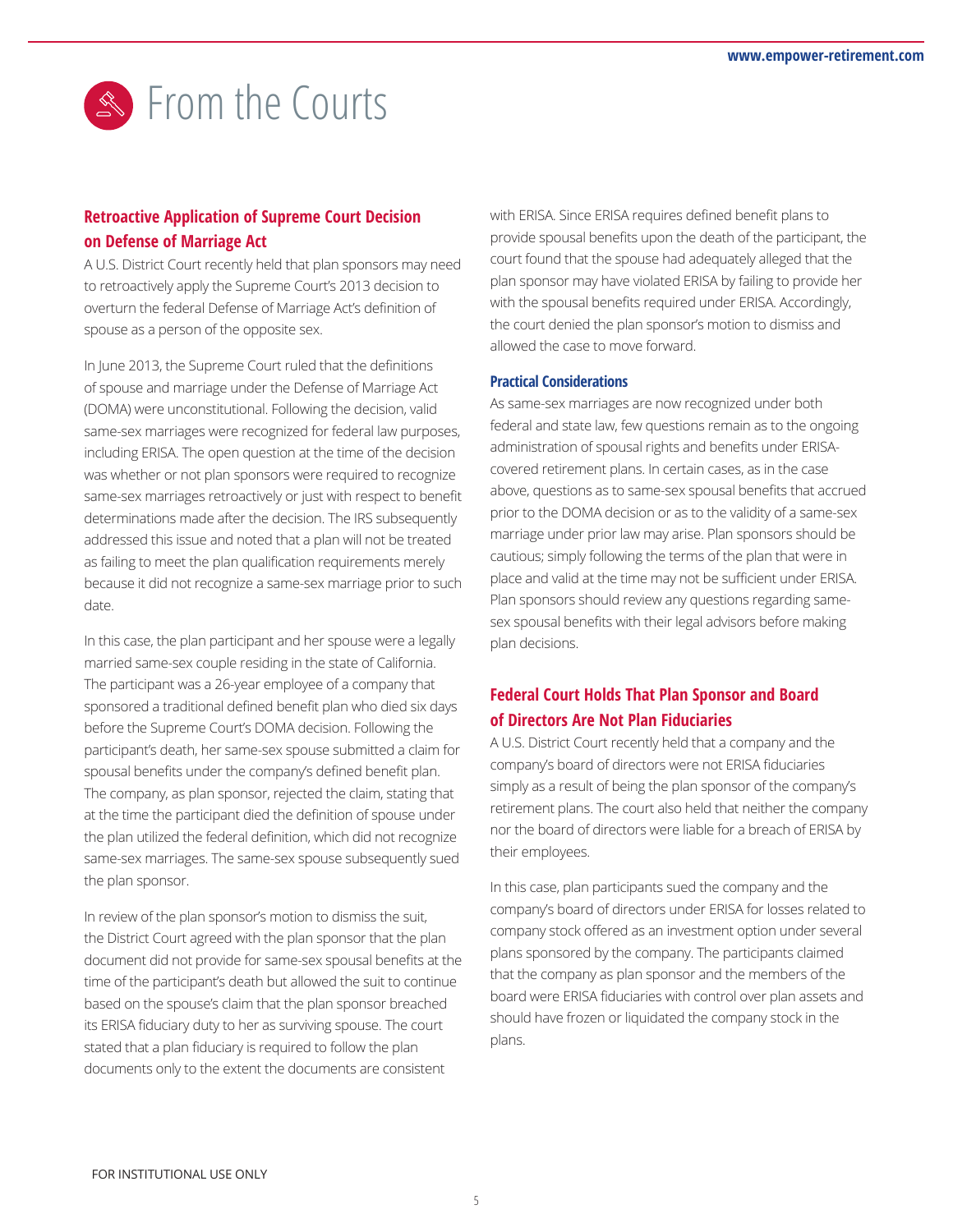## Section the Courts

In its review, the District Court noted that ERISA recognizes "named" and "functional" fiduciaries. Named fiduciaries are named or identified as a fiduciary in plan documents and are expressly provided authority and control of the plan, whereas functional fiduciaries do not need to be named but instead simply need to have exercised control over the plan. The court held that the act of sponsoring a retirement plan and being named as the plan sponsor do not make a company an ERISA fiduciary. The court specifically noted that "a company cannot be subject to fiduciary liability simply by virtue of its role as a plan sponsor."

In this case, the plan documents named a specific plan investment committee as the plans' investment fiduciary and provided the investment committee with control regarding plan assets. As the plan documents did not vest any control or authority in the plan sponsor and as the plaintiffs did not allege any facts suggesting that the company or board actually exercised any control over plan assets, the court held that the company and its board of directors were not fiduciaries of the plans.

The court also reviewed whether or not the company and the board were responsible for their employees' breaches of ERISA fiduciary duties. Under federal law, an employer is only responsible for breaches of ERISA by its employees if the employer actively and knowingly participated in the breach or exercised control over the employee with respect to the breach. As the court had already concluded that there were no facts in this case that suggested that the company or board exercised any control over the plan or over the alleged breaches of their employees, it held that the company and board were not liable for any alleged breaches of fiduciary duty by their employees.

#### **Practical Considerations**

This case reflects the value and importance of carefully planning the structure of plan documents and written policies and procedures. The company in the case established a separate plan investment committee and vested the committee with authority and control over plan assets. By doing so, it shifted fiduciary responsibility for plan investments away from the company. Under many plan documents, the plan sponsor by default has responsibility for plan investments. Plan sponsors should review the terms of their plan documents and plan policies to ensure they are structured appropriately and vest fiduciary responsibility for plan administration and plan investments in the intended manner.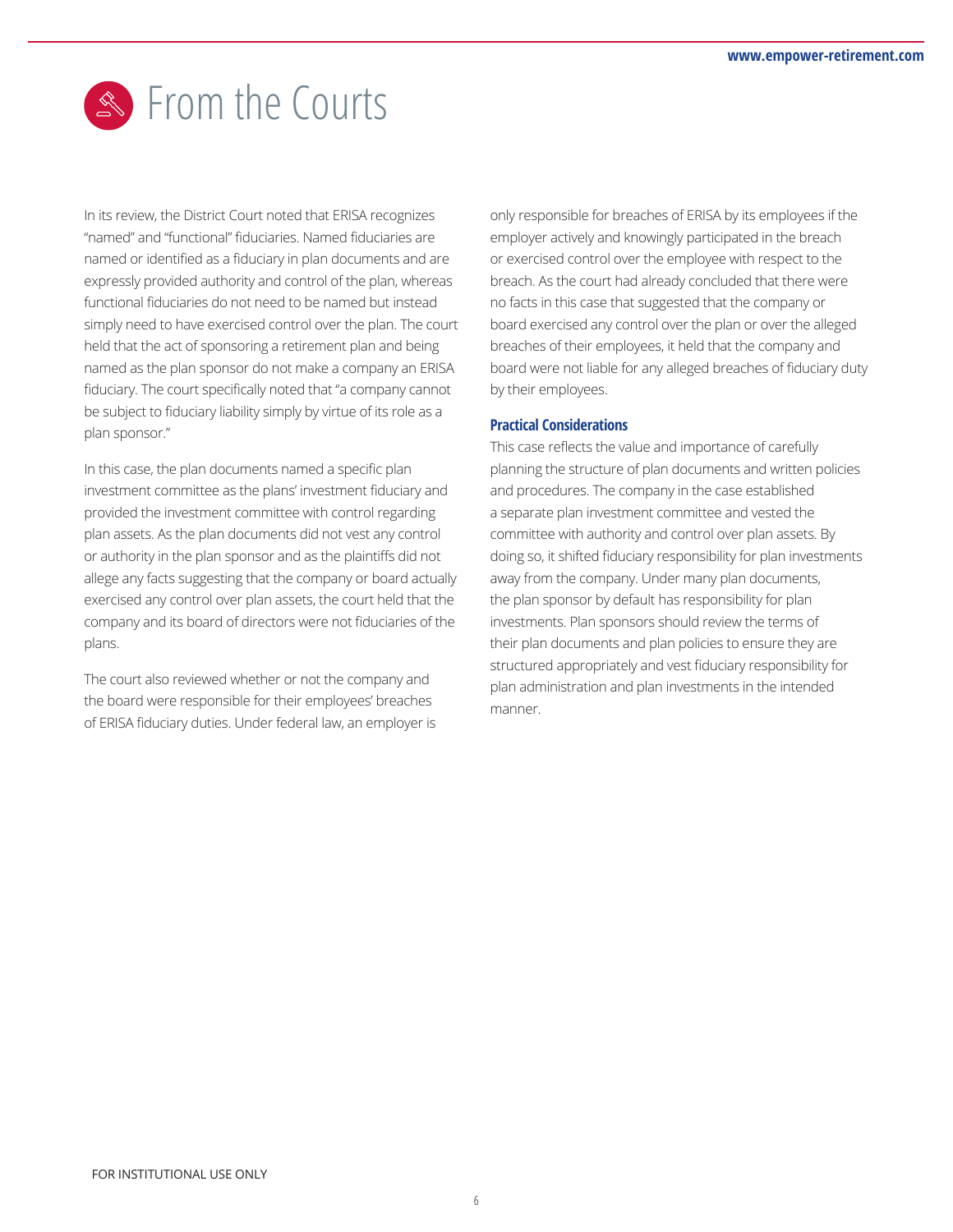## **®** From the Regulatory Services Team

#### **5500 Update – New Questions Added to 2015 5500s**

The Form 5500 has received quite a bit of attention in the last year. The Department of Labor (DOL) and IRS have an initiative underway to modernize the Form 5500 in order to assist the IRS in assessing the nature and degree of plan compliance so that it may target its enforcement efforts more efficiently. To that end, in March of last year the IRS issued a series of compliance-related questions proposed for retirement plan returns in the 5500 series, which have now been incorporated into the 2015 Form 5500 itself under Schedules H, I and R.

Please note that the additional compliance questions are optional for the 2015 Form 5500. The IRS has also put forth an FAQ on its website regarding these questions, and further clarification will most likely be provided by the DOL and IRS in the future. Below are the compliance questions that are currently on the 5500:

- $\cdot$  Is the plan a 401(k) plan?
- If yes, does it perform ADP/ACP testing or is it a 401(k) safe harbor plan?
- If ADP/ACP testing is used, does it use the current year testing method?
- Does the plan satisfy coverage testing by the ratio percentage test or the average benefit test?
- Does the plan satisfy nondiscrimination testing by aggregating with another plan?
- Has the plan been timely amended for all required tax law changes?
- What was the date the last plan amendment/restatement was adopted for the required tax changes?
- If using a prototype/volume submitter plan document, what was the date of its IRS favorable opinion/advisory letter and serial number?
- If the plan is an individually designed plan that had a favorable determination date, what was the date of the favorable letter?
- Is the plan maintained in a U.S. territory (such as Guam, Puerto Rico, American Samoa, Northern Marina Islands, or U.S. Virgin Islands)?
- Did the plan trust incur unrelated business taxable income (UBTI)?
- Were in-service distributions made during the year?

#### **Practical Considerations**

As noted above, plan sponsors are not required to answer the additional compliance questions included in the 2015 Form 5500. However, it is likely that such questions will become mandatory in the future. As a result, plan sponsors will want to become familiar with these questions so they can be answered correctly on the 5500 in the future.

#### **5500 Update – Repeal of Increased 5500 Extension**

As discussed in the last quarterly regulatory update, the Surface Transportation and Veterans Health Care Choice Improvement Act of 2015 contains a provision that changed the Form 5500 filing extension from 2½ months to 3½ months effective for plan years beginning after December 31, 2015. As can happen in the political arena, another law was passed — Fixing America's Surface Transportation Act (FAST Act) — on December 4, 2015, that repealed the increased extension, so it's back to being only 2½ months long.

#### **Practical Considerations**

The silver lining of the passage of the FAST Act is that the extension for the 5500 will remain at 2½ months. Basically, it is business as usual and likely easier for everyone to remember and keep their current processes in place.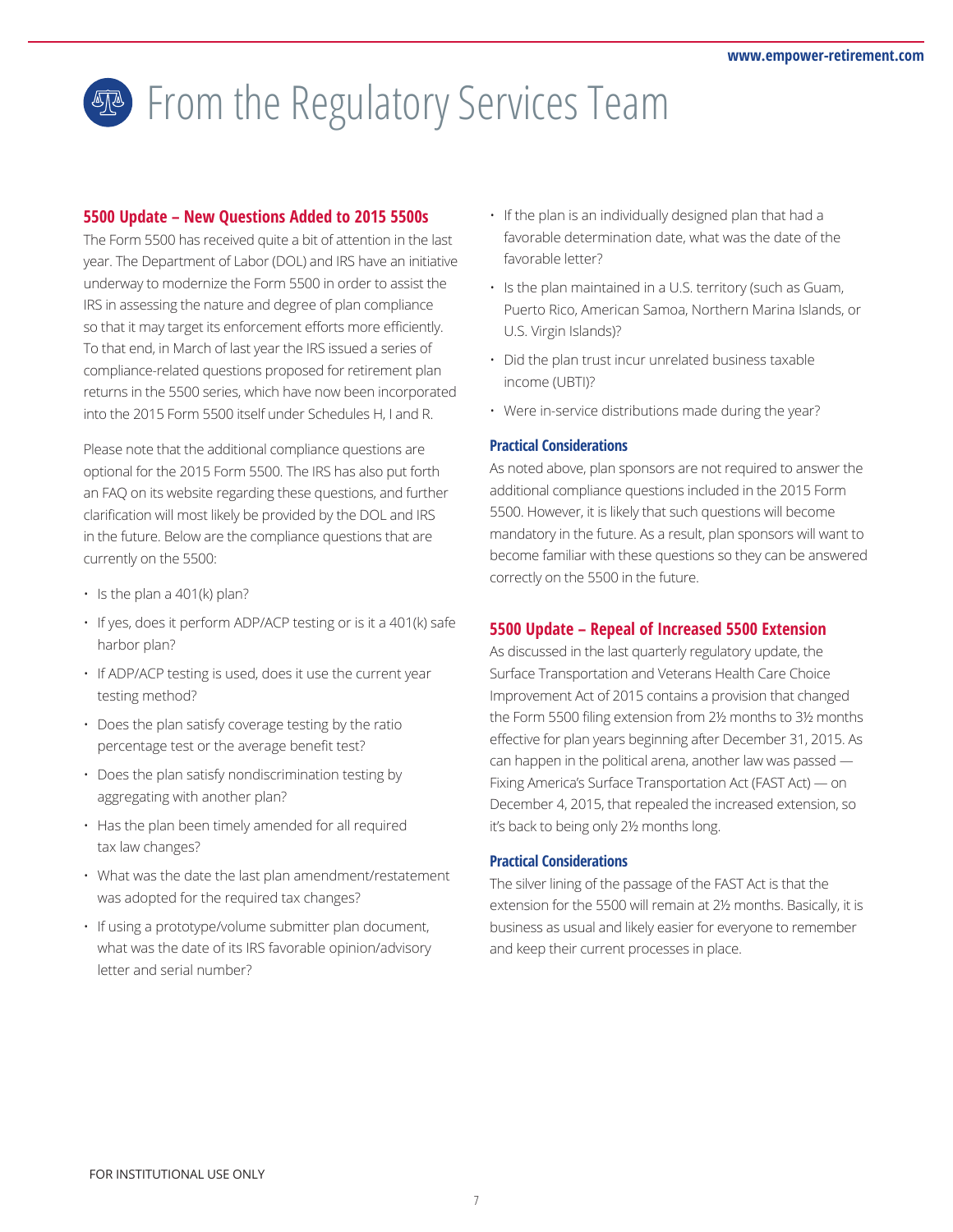# **® From the Regulatory Services Team**

#### **IRS Further Scales Back and Clarifies Its Determination Letter Program Background**

Historically, the IRS has issued determination letters on retirement plan documents in response to requests from plan sponsors (the "Determination Letter Program"). These letters are intended to provide plan sponsors with assurance that the written terms of their particular retirement plan are in compliance with the requirements of the Internal Revenue Code and related regulation.

While there has never been a requirement to utilize this program and receive such letters for a plan, it has generally been viewed as a prudent step sponsors ought to take to protect themselves and their plan participants from the risk of written plan terms not aligning with qualified plan rules. In fact, over the years, requesting and receiving such determination letters has become so common that it was a safe presumption that almost all plans would have such a letter (or potentially by an opinion letter — a slightly different concept that relates to prototype plan documents).

However, in recent years the IRS has been scaling back its Determination Letter Program and the general trend is toward such letters only being provided in certain narrow circumstances.

#### **Changes to the Program**

Previously, Revenue Procedure 2007-44 set specific fiveyear remedial amendment cycles (Cycles A through E) for individually designed qualified plans based on the last digit of the sponsoring employer's employer identification number (EIN). The effect of this system was that plan sponsors needed to apply for new determination letters generally only once every five years in order to avoid allowing any gap periods where there was not a current letter on which they could rely.

More recently, on July 21, 2015, the IRS announced further changes. Specifically, the IRS eliminated the staggered five-year remedial amendment cycles for individually designed plans effective January 1, 2017. However, plan sponsors of Cycle A will be permitted to submit determination letter applications during the period beginning February 1, 2016, and ending

January 31, 2017. The IRS is also limiting the scope of the Determination Letter Program to initial plan qualification and qualification upon termination. Further, the IRS will not be accepting determination letter applications that are submitted off-cycle unless the plan is new or terminating and only through December 31, 2016.

And still more recently, on January 4, 2016, the IRS provided additional guidance on the Determination Letter Program via Notice 2016-03. This notice has several impacts, including a determination that expiration dates on determination letters issued prior to January 4, 2016, will no longer apply. Prior to this change, all determination letters had a specific expiration date, but this will no longer be the case.

Notice 2016-03 also modified the deadline to apply for a determination letter for employers that currently sponsor individually designed plans and intend to utilize a preapproved plan after January 1, 2016. These employers will have until April 30, 2017, to apply for a determination letter. Similarly, sponsors of certain multiple-employer plans were granted additional time to request letters if they met certain requirements.

#### **Future of the Program**

The IRS is making these changes to the Determination Letter Program in an effort to focus its limited resources more efficiently. That said, the IRS has stated it will continue to consider alternate ways for plan sponsors to be assured they're meeting retirement plan rules. Ideas that are being considered by the IRS include:

- Providing model amendments and allowing for minor changes to these.
- Not requiring certain plan provisions or amendments if they are not relevant to the particular plan.
- Expanding plan sponsors' option to document qualification requirements through incorporation by reference.
- Making it easier to correct document failure under the Employee Plans Compliance Resolution System (EPCRS).
- Expanding the Determination Letter Program for preapproved plans.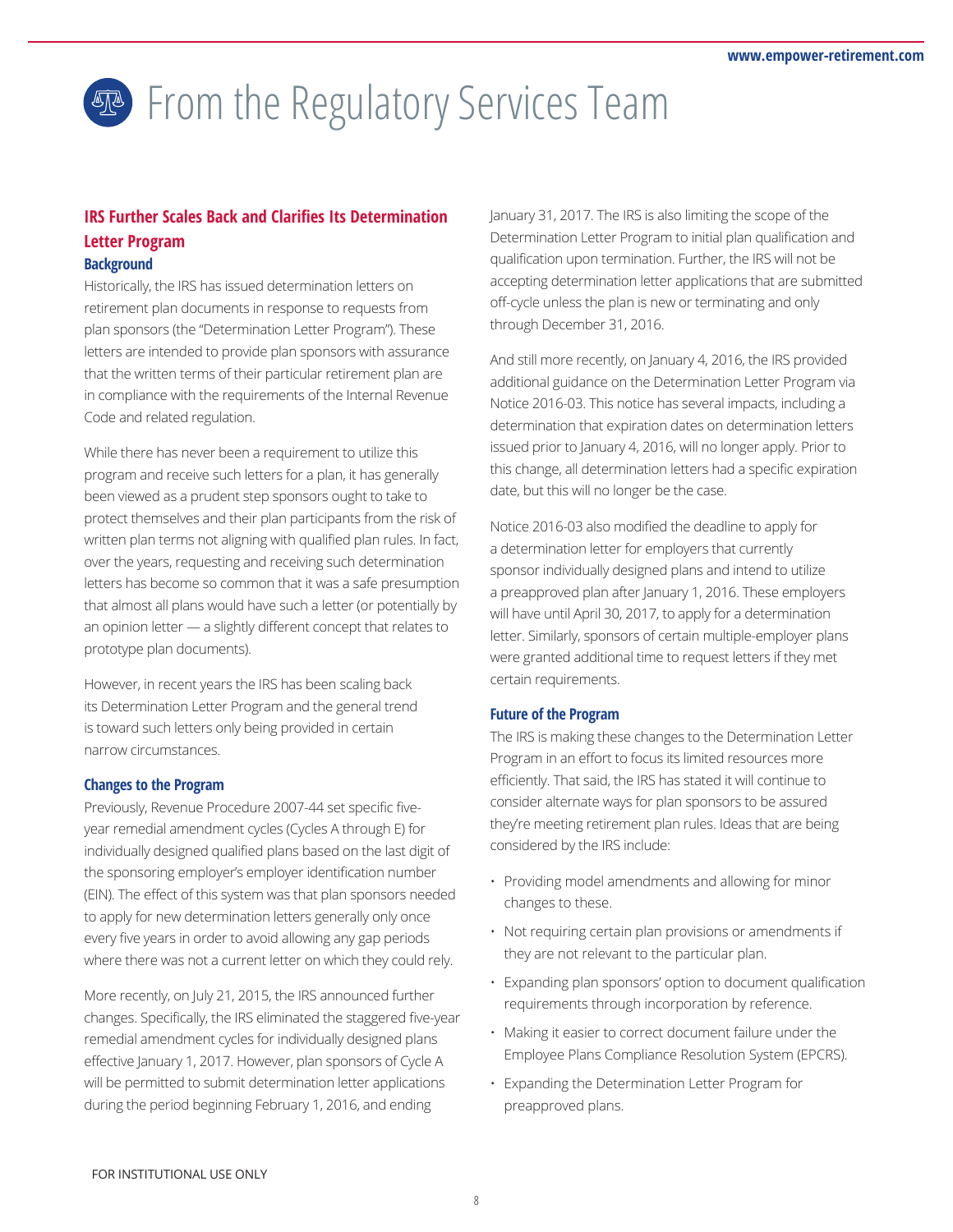## **®** From the Regulatory Services Team

#### **Plan Sponsor Considerations**

Based on the changes in the Determination Letter Program, plan sponsors who file during Cycle A (those with EINs ending in one or six) will likely want to make sure they submit their plans to the IRS by January 31, 2017, in order to obtain a determination letter — ensuring they gain the benefit of the program while they still can.

Pending further IRS guidance, all plan sponsors will also want to consider taking advantage of whatever future opportunities they may have to gain IRS approval regarding the terms of their plan documents.

#### **In-plan Roth Rollovers of Non-Roth After-tax Contributions: Potential Impacts and Considerations**

In early 2013, President Barack Obama signed into law the American Taxpayer Relief Act of 2012 (ATRA), extending the existing in-plan Roth rollover rules to amounts not otherwise distributable under the plan. In terms of tax impact to the federal government, this change actually increases revenue because it tends to lead to individuals paying taxes earlier than they would under traditional retirement concepts, like pretax 401(k) plans or IRAs.

Since ATRA, many plan sponsors looking to assist participants in their efforts to limit their future tax liabilities have implemented plan design changes to permit participants to make non-Roth after-tax contributions with the intent of converting them to an in-plan designated Roth account. The interplay between non-Roth after-tax rules and Roth rules can generally allow for a higher rate of retirement savings than might otherwise be allowed.

That said, plan sponsors who are contemplating similar plan design changes should first consider the potential impacts (both pros and cons) of such changes on their plans (and, in particular, on nondiscrimination testing).

#### **Background**

As you may know, qualified defined contribution plans may permit two types of after-tax contribution options — Roth contributions and non-Roth after-tax contributions. Both types of after-tax contributions are made with dollars withheld from a participant's after-tax pay and contributed to a retirement plan; however, Roth contributions offer a distinct advantage over the more traditional non-Roth after-tax contributions. Specifically, investment earnings on Roth contributions are not taxable when they are distributed as long as the distribution is "qualified" (i.e., it is made after the five-year period beginning with the first taxable year for which a Roth contribution was made, and it is made on account of death, disability or attainment of age 59½).

However, despite the potential for reducing a participant's future tax liability, the benefits of Roth contributions are somewhat diminished when one considers that these contributions are subject to the annual deferral limitations set forth in Internal Revenue Code (IRC) Section 402(g) (\$18,000 for 2016). With this in mind, the Small Business Jobs Act, as later amended by the ATRA, created "in-plan Roth rollovers," which allow participants to convert their non-Roth account balances (including pretax elective deferrals, matching contributions, and non-Roth after-tax contributions) to Roth account balances, provided the plan permits Roth contributions.

Seeing an opportunity to potentially get around the annual Section 402(g) deferral limits imposed on Roth contributions, many plan sponsors have amended their plans to not only permit a participant to make Roth contributions, but also to make non-Roth after-tax contributions, which can then be converted to the participant's designated Roth contribution account via an in-plan Roth rollover.

Under this plan design, a participant could make non-Roth after-tax contributions to a plan up to the defined contribution plan limits set forth in IRC Section 415(c) (currently \$53,000) and, if the plan permits, immediately roll over the non-Roth after-tax contributions to a designated Roth account within the plan. Without this plan design, the same participant would only be permitted to make direct contributions to his or her designated Roth account and those contributions would be limited by IRC Section 402(g) to \$18,000 minus any pretax elective deferrals made during the calendar year.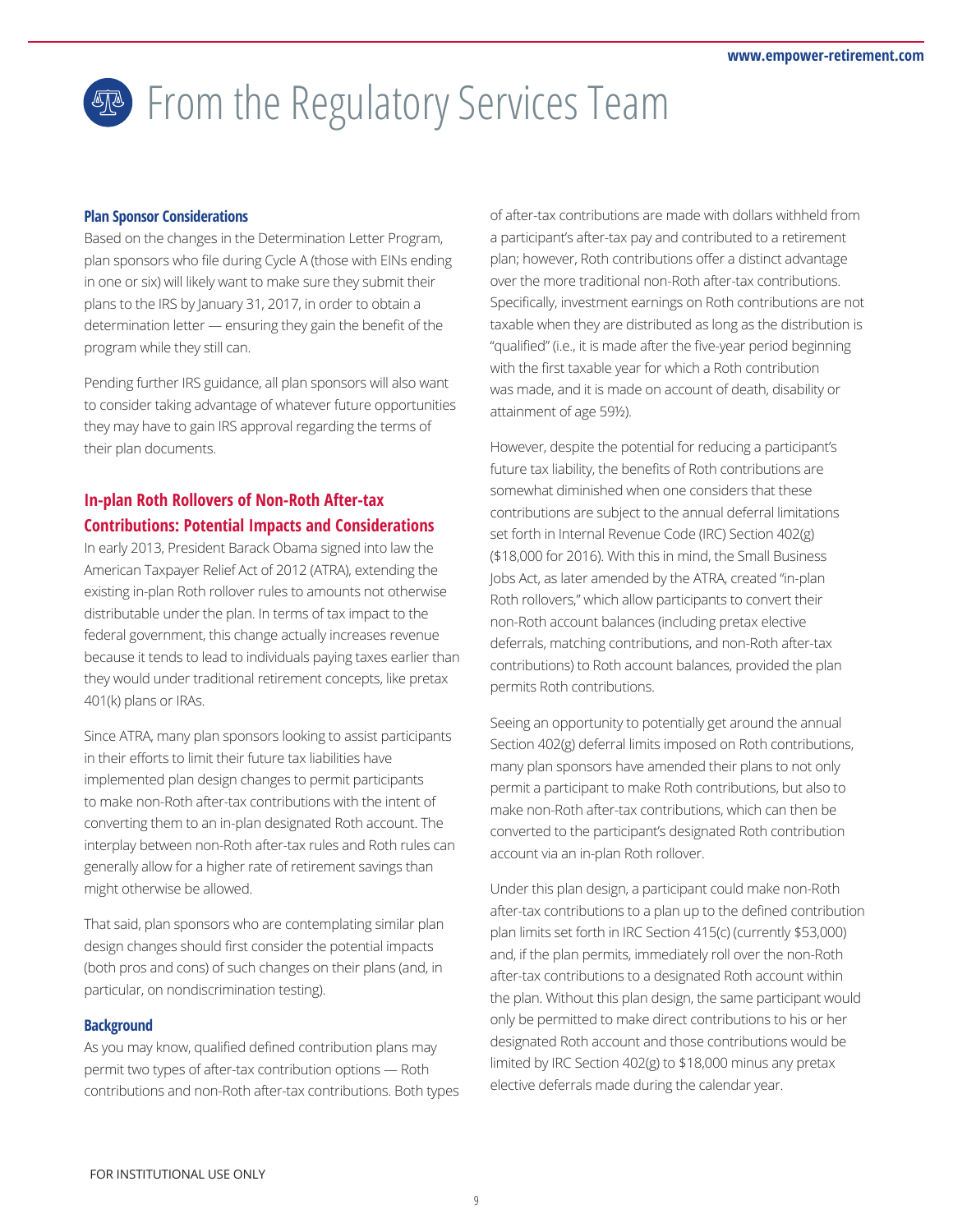## **A** From the Regulatory Services Team

#### **Potential Impact on Nondiscrimination Testing**

While it would appear that the strategy of making after-tax contributions and then converting them to a designated Roth account within a plan is permissible under IRS regulations, it is important that plan sponsors consider certain factors before they decide to amend their plan's design. These factors include increased administrative complexity, participant education difficulties, and, most notably, additional nondiscrimination testing requirements.

Specifically, non-Roth after-tax contributions would be subject to the Actual Contribution Percentage (ACP) test, the purpose of which is to ensure that the average matching and after-tax contributions of highly compensated employees (HCEs) are within a certain range of the average matching and after-tax contributions of non-highly compensated employees (NHCEs). Since HCEs are more likely than NHCEs to take advantage of the additional flexibility such a design allows and, therefore, would be more likely to increase their after-tax contribution rate, the ACP test may be more likely to fail, resulting in

corrective distributions to a plan sponsor's most highly paid employees. Note also that while "safe harbor" plan designs can generally exempt a plan from ACP testing in certain cases, it is not available to remove the need for ACP testing of after-tax contributions.

#### **Plan Sponsor Considerations**

With all of this in mind, plan sponsors should discuss with their ERISA counsel the potential impact of offering in-plan rollovers of after-tax contribution assets to a designated Roth account, as well as potential ways to mitigate that impact (e.g., limiting the frequency of conversions or limiting non-Roth after-tax contributions to an amount below statutory limits) before implementing any changes in their plan document or communicating with their employees. And, of course, we invite you to contact us if you would like to discuss the topic further.

This new wrinkle in retirement plan design may be a great choice for certain employers, but for others it could create more issues than it solves.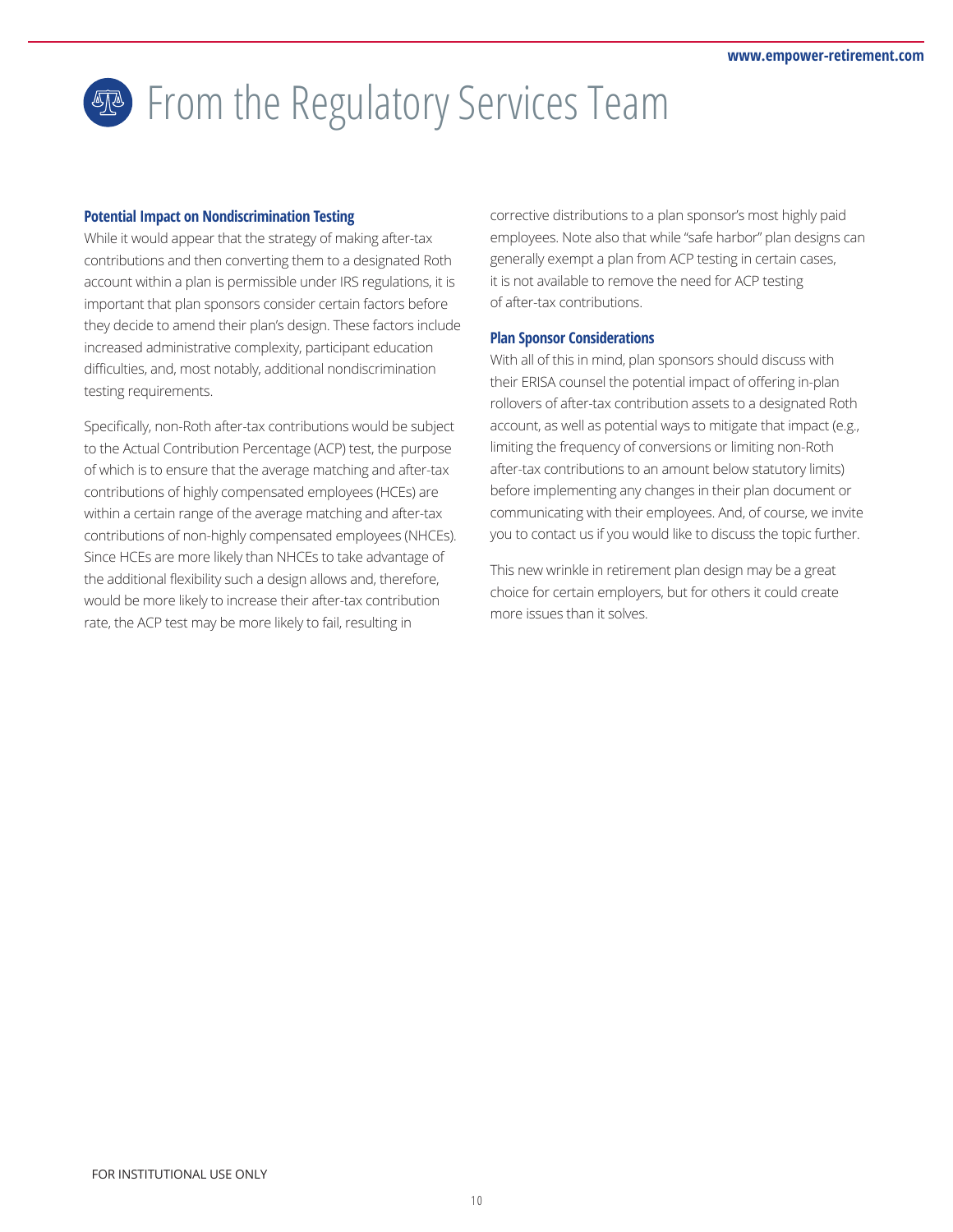#### **Core securities, when offered, are offered through GWFS Equities, Inc. and/or other broker dealers.**

GWFS Equities, Inc., Member FINRA/SIPC, is a wholly owned subsidiary of Great-West Life & Annuity Insurance Company.

Empower Retirement refers to the products and services offered in the retirement markets by Great-West Life & Annuity Insurance Company (GWL&A), Corporate Headquarters: Greenwood Village, CO; Great-West Life & Annuity Insurance Company of New York, Home Office: NY, NY; and their subsidiaries and affiliates. The trademarks, logos, service marks, and design elements used are owned by their respective owners and are used by permission.

This material has been prepared for informational and educational purposes only. It is not intended to provide, and should not be relied upon for investment, accounting, legal or tax advice.

PT#257503 (02/16)